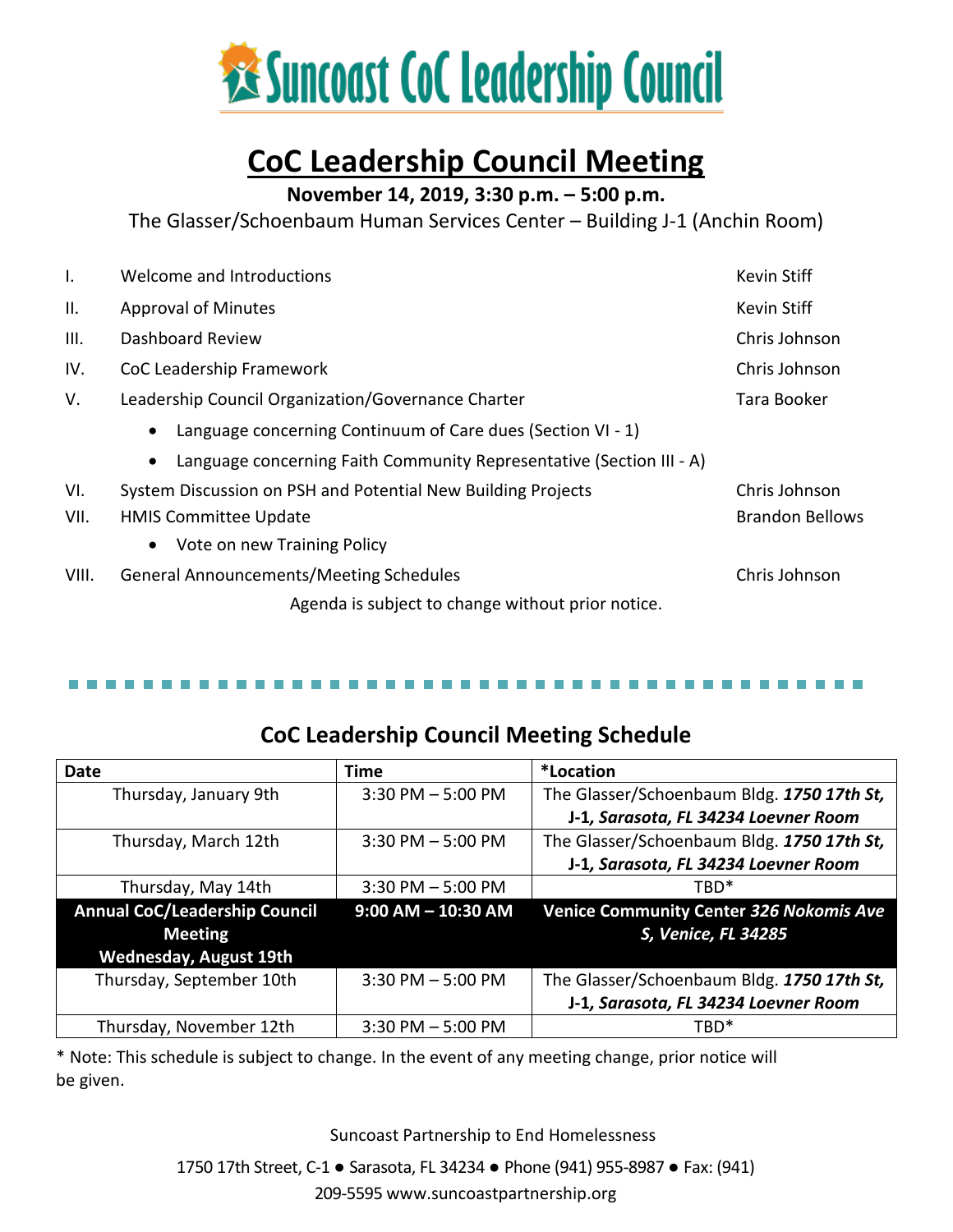

#### **Meeting Minutes- November 14, 2019**

Location: 1750 17<sup>th</sup> Street, J1- Loevner, Sarasota, FL 34234

**Meeting Time:** 3:30 p.m.- 5:00 p.m.

#### **CoC Leadership Council Members:** 13 members in attendance

| <b>Name</b>            | <b>Affiliation/Organization</b>                 |
|------------------------|-------------------------------------------------|
| Brady, Melissa         | <b>Regions Bank-Manatee County</b>              |
| Cliatt, Tarnisha       | Manasota Black Chamber of Commerce              |
| Erozer, Adell          | <b>Turning Points</b>                           |
| Evans, David           | Sarasota Memorial Hospital                      |
| Diegert-Mclean, Ginger | Lived Homeless Experience                       |
| Gloria, Eduardo        | <b>Catholic Charities</b>                       |
| Johnson, Chris         | <b>Suncoast Partnership to End Homelessness</b> |
| Lynch, Laurel          | <b>HOPE Family Services</b>                     |
| Roseboro, Jane         | Centerstone of Florida                          |
| Russell, William       | Sarasota Housing Authority                      |
| Sanders, Bill          | City of Bradenton                               |
| Showers, Julia         | The Salvation Army, Manatee                     |
| Stiff, Kevin           | The City of Sarasota Police Department          |
| Whiten, Major Charles  | The Salvation Army, Sarasota                    |

**Public Attendees:** Lissette Fernandez, School District of Manatee County, Peter Fleischmann, Jewish Family and Children Services

**Suncoast Partnership Staff:** Tara Booker, Brandon Bellows, Lauren Davis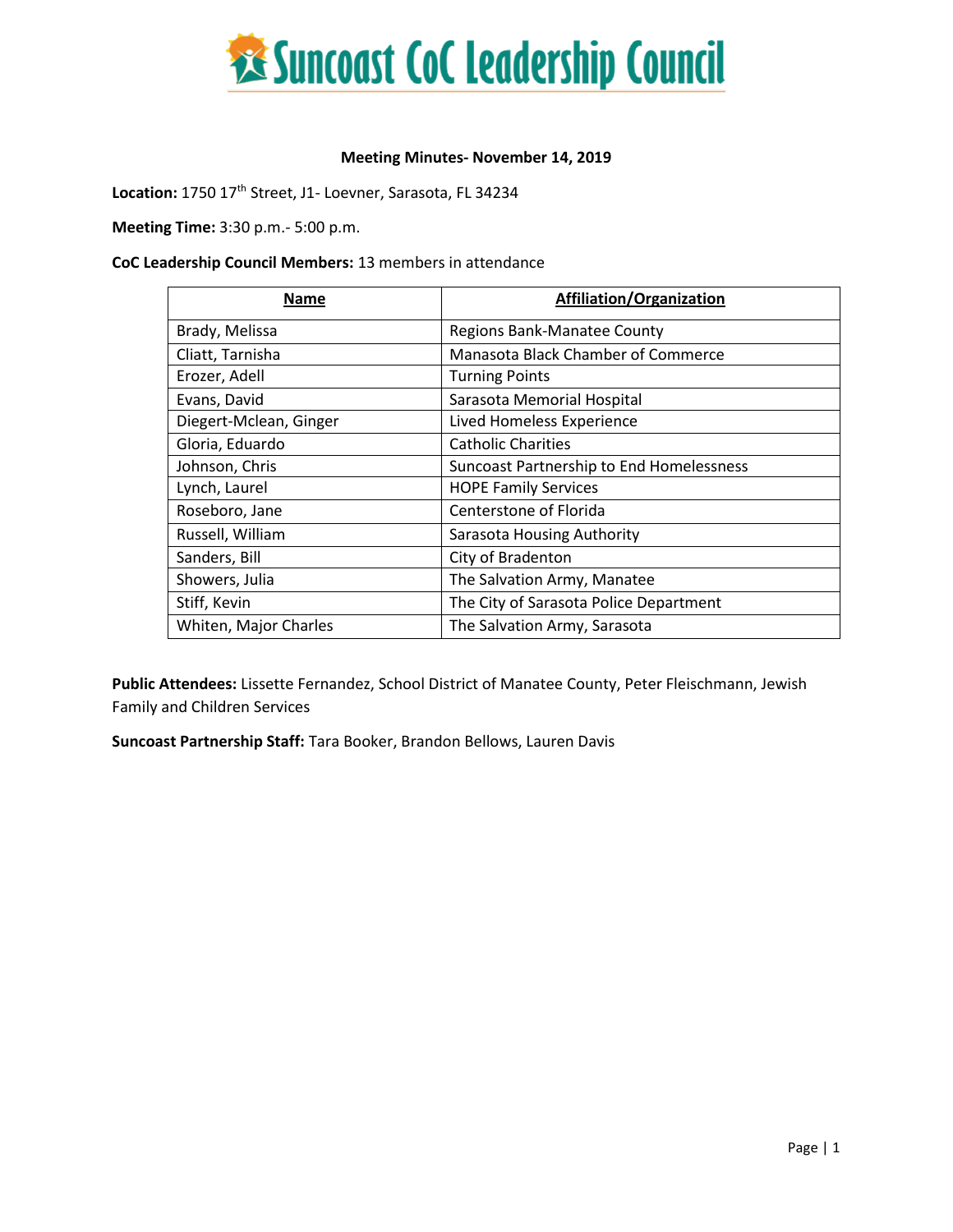

#### **I. Welcome, Introductions and Certify Quorum**

Kevin Stiff welcomed everyone and called the meeting to order at 3:34 p.m. Kevin Stiff announced that a quorum could not be verified. He called the non-meeting to order with note that action items would be deferred to the next meeting or voted on electronically.

#### **II. Dashboard Review**

Chris Johnson presented the CoC's Dashboard as it pertains to performance goals set for FY19. The dashboard presented data pulled from Community Services Information System (CSIS) and compared 3<sup>rd</sup> Quarter and 4<sup>th</sup> Quarter Results of the agreed upon performance goals of FY19 and FY18. Chris Johnson discussed each of the performance goals and their trends in the system. Chris stressed the importance of accurate data entry from service providers in order to provide a true depiction of the homeless response system in the CoC.

Discussion included Adell Erozer seeking clarification of the difference between the first two measurements, number of high and highest acuity housed and total permanent positive outcomes, presented on the dashboard. Kevin Stiff asked if there is a particular number on the Vi-SPDAT to determine whether someone is of the high or highest acuity of need. Brandon Bellows explained the VI-SPDAT is part of the overall determination of a client's prioritization, but there are other factors, such as length of time homeless and Access Point entry date, involved to determine a client's acuity of need.

Adell Erozer asked to see the recidivism of clients served through One*by*1 and what other ways we can track negative outcomes. Eduardo Gloria asked how we measure permanent positive outcome and the timeline for this measurement. Brandon Bellows explained how the report is set up in CSIS to report on those clients who have an exit destination as a permanent housing situation and recidivism is reported on that person exiting to a permanent housing situation and returning to a homeless project (Emergency Shelter or Street Outreach) to determine whether clients have returned to homelessness.

Eduardo and Adell inquired as to how CSIS captures those clients who may return to a homeless situation in a CoC outside our service area, with Eduardo inquiring as to whether our CSIS talks to other CoC's HMISs. Chris indicated to the Council the inability to track client data and share systems with other CoCs because not all CoCs use the same software provider as ours. Chris stated data sharing is a concept Suncoast Partnership is exploring with the HMIS Capacity Building project by taking on Pasco County's HMIS and referred back to Adell's question about reporting on anecdotal reports of clients returning homelessness by capturing this information by reporting this in post-exit follow-ups of the client. Brandon explained the ability of placing matrix's on follow-up information and informed the Council about local and State initiatives as it relates to data-warehousing aggregate data for CoCs on the Gulf Coast.

Julia Showers asked to clarify which projects the dashboard is reporting on and whether they were all projects regardless of funding source, or only the CoC-funded and managed projects. Brandon explained the dashboard is compiled of all literally homeless related project types in CSIS: Emergency Shelter, Permanent Supportive Housing, Rapid Rehousing, and Street Outreach. The funding source is not considered for these reports, which is how information is reported to both HUD and the State. Julia expressed concern over the reporting of CoC data overall not considering funding sources because the report will not indicate the performance of the funding provided by HUD to the CoC. Brandon indicated he can compile that information and provide it to the Council. Chris reminded the Council this information would only be relevant to the Council because HUD and the State do not delineate the CoC's data based on funding source.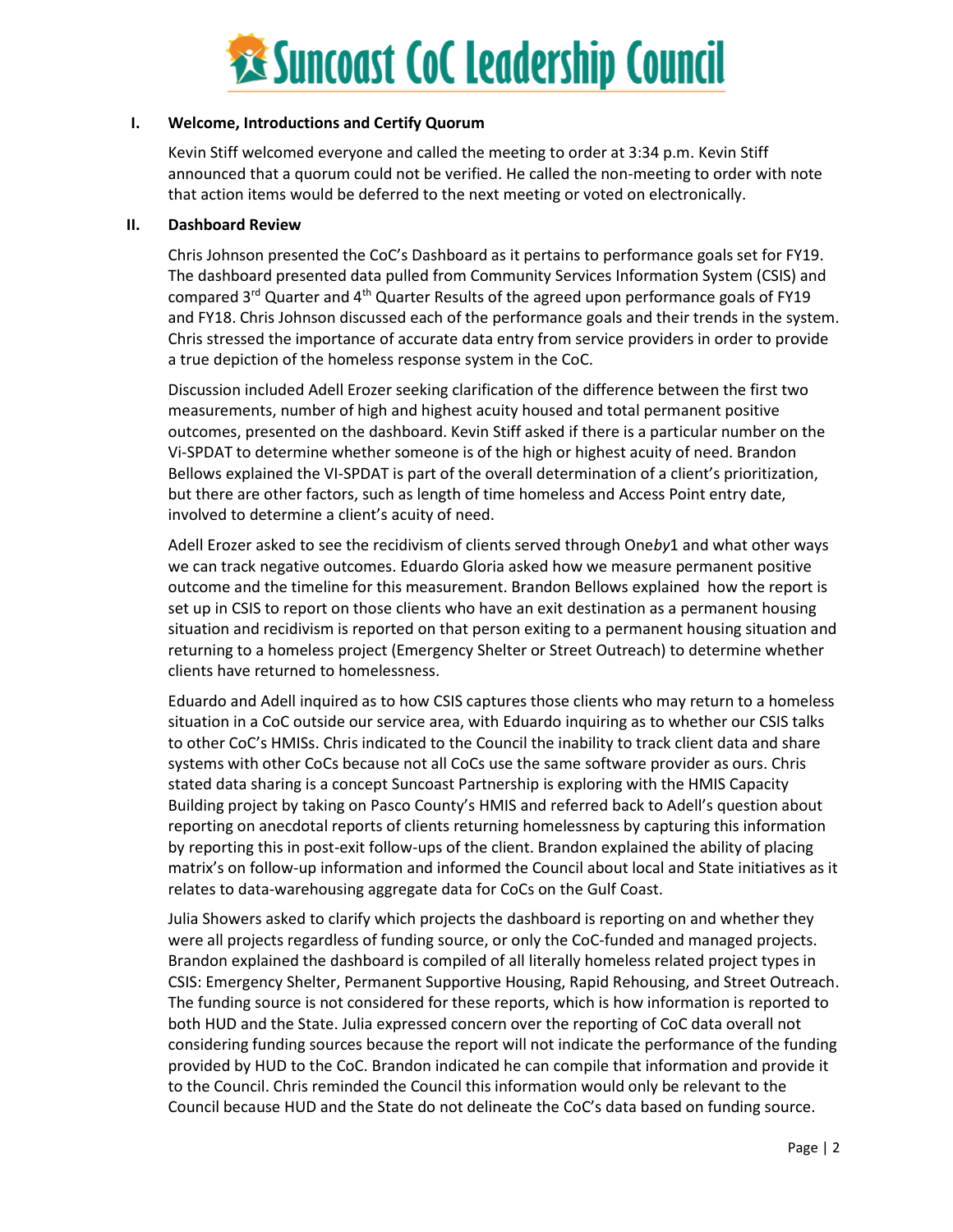# **Examples 18 Suncoast CoC Leadership Council**

Julia wanted to make sure when we are setting goals for performance measures, we take private philanthropy in account, as it may not be renewed the same way CoC funded projects are. Chris noted this recommendation as we move into the new fiscal year.

Brandon informed the Council the performance reports are customizable and can provide data to support specific project types, funding sources, etc. Brandon further noted these system performance measures included on the dashboard are being used by the State to compare CoCs to one another.

#### **III. Action Item- Approval of 9.12.19 Minutes**

Kevin announced that a quorum could be met due to the arrival of several Leadership Council members during the Dashboard discussion. Minutes were sent out electronically for review. Major Charles Whitten motioned to approve the minutes with Tarnisha Cliatt seconding the motion. After a brief discussion over typos in the minutes, the motion was carried and approved unanimously.

Due to the 9.12.19 Leadership Council meeting not having a quorum, the minutes from 5.9.19 were not approved. These minutes will be disseminated electronically and voted on at the 1.9.2020 meeting.

#### **IV. CoC Leadership Framework**

Chris Johnson presented a brief video on 2018 Women's Crew Championship as an example of how each component in rowing must function together in order to achieve a successful outcome. With Suncoast Partnership serving as lead agency, it is the service providers whom are the essential components of the CoC. For the CoC to be effective, service providers must all work in synch with the long-term goal: ending homelessness. Chris noted the Leadership Council is the place to determine how what the Federal Government and State requires our CoC to do and make it consistent with our approach to ending homelessness in Sarasota and Manatee County. Chris indicated his role is to look at both Federal & State requirements, guidelines, and proven best practices to determine how that works for our community and bring it to the Leadership Council to make the decision of how to proceed. Chris reiterated those who are present at the table are the CoC and we are all a part of the system response to end homelessness and extended his appreciation to the Leadership Council.

#### **V. Leadership Council Organization/Governance Charter**

Tara Booker indicated there is language in the CoC Governance Charter in need of revision.

In Section VI-1 of the CoC Governance Charter, it is stated Leadership Council members would need to be a paid CoC member to be appointed on the Leadership Council. As some government officials are unable to be paid CoC members, this language requires revision. Tara recommended language to be added so there is a differentiation between the elected members, who would need to be active CoC members, and appointed members, whom would not need to be paid CoC members. William Russell offered a suggestion to include, "with exception of appointed members" to Section VI-1 in the CoC Governance Charter.

The second item to discuss is language concerning seat E12, the Faith Community Representative, Section III-A of the CoC Governance Charter. Tara explained the original intention of this seat was for a faith-based community member who is not a service provider within the CoC to be elected into this seat. Tara made the recommendation to add another seat to the Leadership Council so a member of the faith-based community who is not a service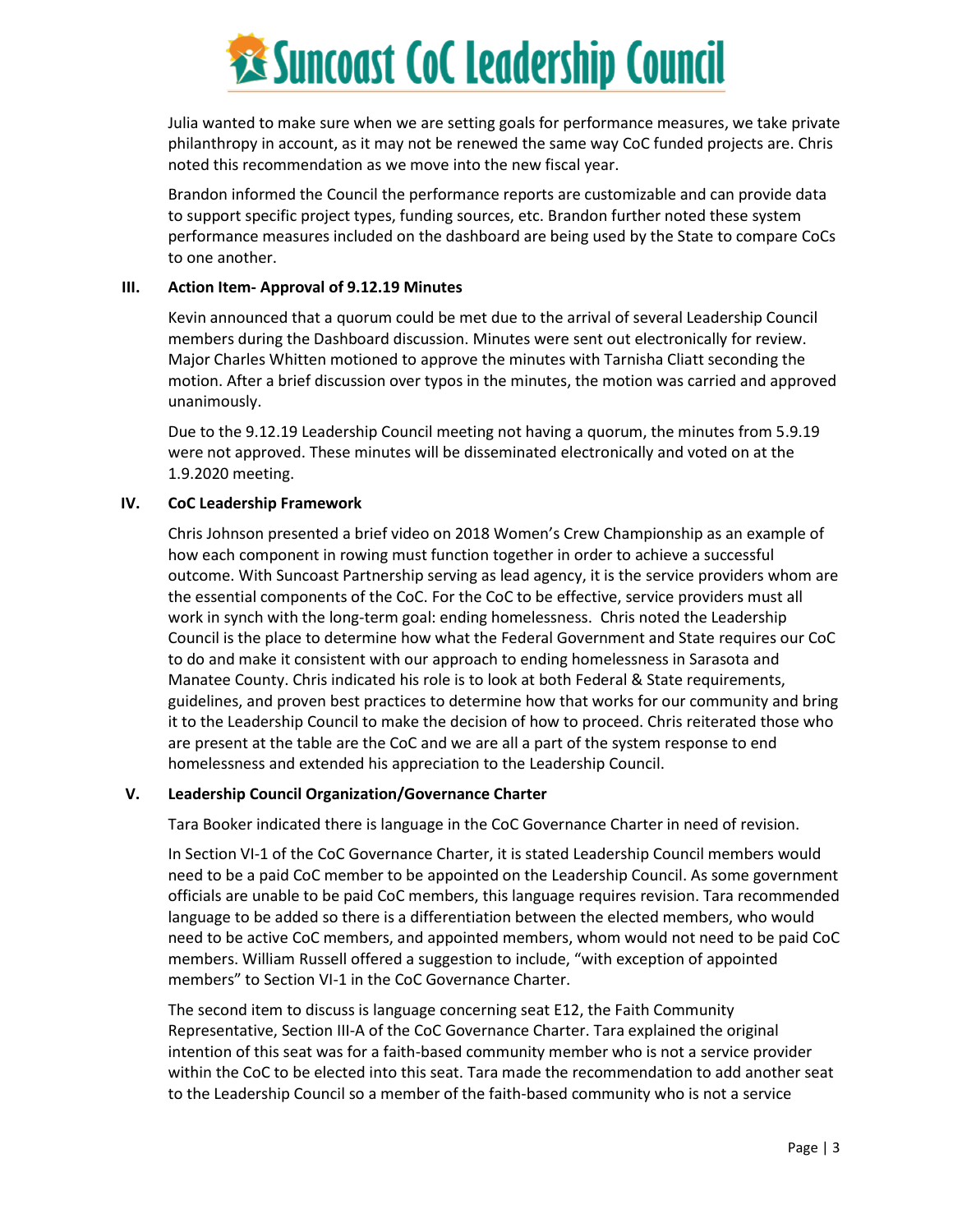# **Executions State Cock Leadership Council**

provider of the CoC can be elected. Julia Showers wanted clarification between the two, to which Chris Johnson indicated this seat would be for a faith-based organizations whom are not service providers. Kevin Stiff reiterated this seat would not rule out those churches who may provide food pantries or even overnight shelter, but the seat would be designated to a faithbased community organization as opposed to a service provider. Adell Erozer questioned what this type of organization would be bringing to the table, to which Chris responded the communities within the church who have interest in ending homelessness as opposed to extending homelessness. Additionally, Chris stated members of the Leadership Council would also be able to educate those within the faith-based communities on how to effectively end homelessness. Kevin echoed this sentiment explaining many faith-based communities are not aware of what a CoC is and having someone present at the Leadership Council would assist in communicating necessary messages to these communities.

Peter Fleishmann suggested utilizing an interfaith coalition or interfaith group representative would be able to provide information across various faith-based communities. Eduardo Gloria supported the use of an alliance of faith-based communities such as the Sarasota Ministerial Alliance, but questioned with the addition of a new seat, what would the faith-based seat he is currently holding become. Tara indicated the seat he is currently holding would be designated as a faith-based service provider seat, and the other seat would be an additional seat.

Kevin questioned whether we should add another seat or simply expand on the existing seat, to which Adell attested if a faith-based community representative only represented Sarasota, another seat would need to be added to represent Manatee County. Adell questioned whether there was a way the faith-based community organization be included, but not hold a seat on the Leadership Council, and asking what the faith-based community organization's motivation would be to sit on the Council. Chris answered the purpose of involving a non-service provider faith-based community organization is to create an opportunity for a liaison of this community and provide education to ensure the entire community is working in synch toward the common goal of ending homelessness.

Eduardo stated he currently serves on the board of the Sarasota Ministerial Association (SMA) and could potentially offer a connection to this organization and the leader of an organization such as SMA can add a different perspective than himself as a service provider.

Tarnisha Cliatt stated the demographics of the Leadership Council should be considered while filling this seat in order to reach the audience of the demographics the CoC serves.

A motion to move forward on the first issue was recommended to include additional language "with exception of appointed members" to Section VI-1 in the CoC Governance Charter. Julie Showers motioned for approval of this item, with William Russel seconding the motion. With no discussion, the motion carried unanimously.

Kevin Stiff asked for a motion and second on the second issue on adding an additional seat E12, a faith community representation. Tarnisha Cliatt stated additional discussion for this seat needs to be had on this issue. Kevin encouraged Suncoast Partnership staff to develop additional language on the seat and bring it to the next Leadership Council meeting for more discussion and possible vote. Major Charles Whitten supported Tarnisha's concerns regarding the demographics of the seat, to which Eduardo Gloria asked for clarification on Tarnisha's concerns. Tarnisha indicated as the only African American sitting on the Council, she would like to see the demographics of populations the CoC serves represented on the Leadership Council. Eduardo stated with himself, a Hispanic male, there is added diversity on the Council.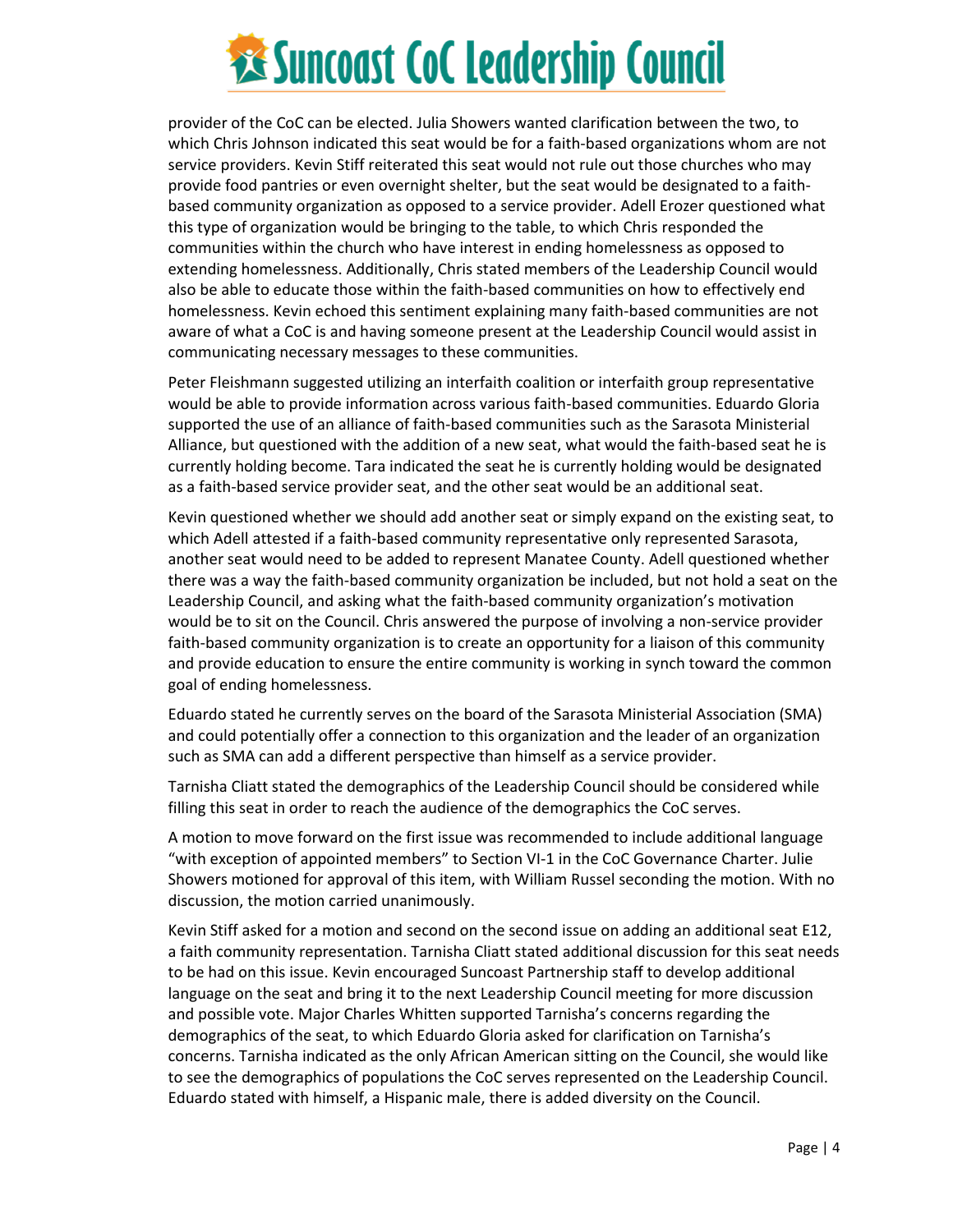# **Examples 18 Suncoast CoC Leadership Council**

Melissa Brady inquired as to whether this seat could be held by a non-denominational organization like Bayside Community Church, which has a reach across the CoC and touches all the demographics. Kevin Stiff wanted to clarify the Council understood the seat had not been created yet, so before we discuss who would fill the seat, the seat needs to be added to the Council first. Kevin stated the item of adding seat E12 would be discussed further at the next Leadership Council meeting.

Jane Roseboro offered to discuss the CoC with Bayside Community Church at an upcoming meeting with them, to which Chris stated we should hold off until the seat was created to discuss this with any potential organizations.

#### **VI. HMIS Committee Update**

Brandon Bellows introduced a new policy approved by the CSIS Committee on new users receiving additional projects to enter data as (EDA). This policy would require any new user to attend project specific training on the EDA prior to receiving the EDA in CSIS. This would ensure any users receiving access to enter data under a specific project were provided an official training on how to use the project.

Kevin Stiff asked for motion from Leadership Council to approve training policy to require project specific training prior to receiving additional EDAs in CSIS. Major Charles Whitten motioned for approval; Laurel Lynch seconded. Major Whitten asked for a timeframe on the turn-around for project specific trainings. Brandon indicated it would vary by project type, Lauren Davis provided framework of how the training process would be; new users would attend the all-day Basic Skills training with Amiee Barth, and set up training with either herself or Amiee to be trained on the specific project the user would be working in. Ideally, project specific trainings would be done within a week, so new users weren't waiting to enter data for their specific projects.

Laurel Lynch asked if this was something already being done and the CSIS committee was just looking for a policy to support the practice going forward, to which Brandon confirmed.

David Evans stated Sarasota Memorial Hospital has similar training policies utilizing webinars to provide trainings in order to expedite the process and inquired as to whether Suncoast Partnership was looking to operate in the same manner. Brandon informed the Council we are looking into different training software in order to record short How-To webinars to be posted on our website for basic data elements, as well as have the ability to train remotely.

Kevin asked how we verify completed trainings, to which Brandon indicated the use of polling and quizzing would assist Suncoast in demonstrating the user's ability to enter data and understand the various processes in CSIS.

With a motion and a second, the motion to introduce the new policy requiring new users to attend project specific training prior to receiving additional EDAs into projects is carried unanimously.

#### **VII. System Discussion on PSH and Potential New Building Projects**

Chris Johnson introduced the topic of Permanent Supportive Housing (PSH) to begin building new projects to support the need of this project type in our CoC. Chris informed the Council Commissioners from both Counties have encouraged Chris to bring these new projects to the Commissioners so they can work with the CoC to get these projects developed. Chris asked service providers at the table if there was any agency willing to take on developing new PSH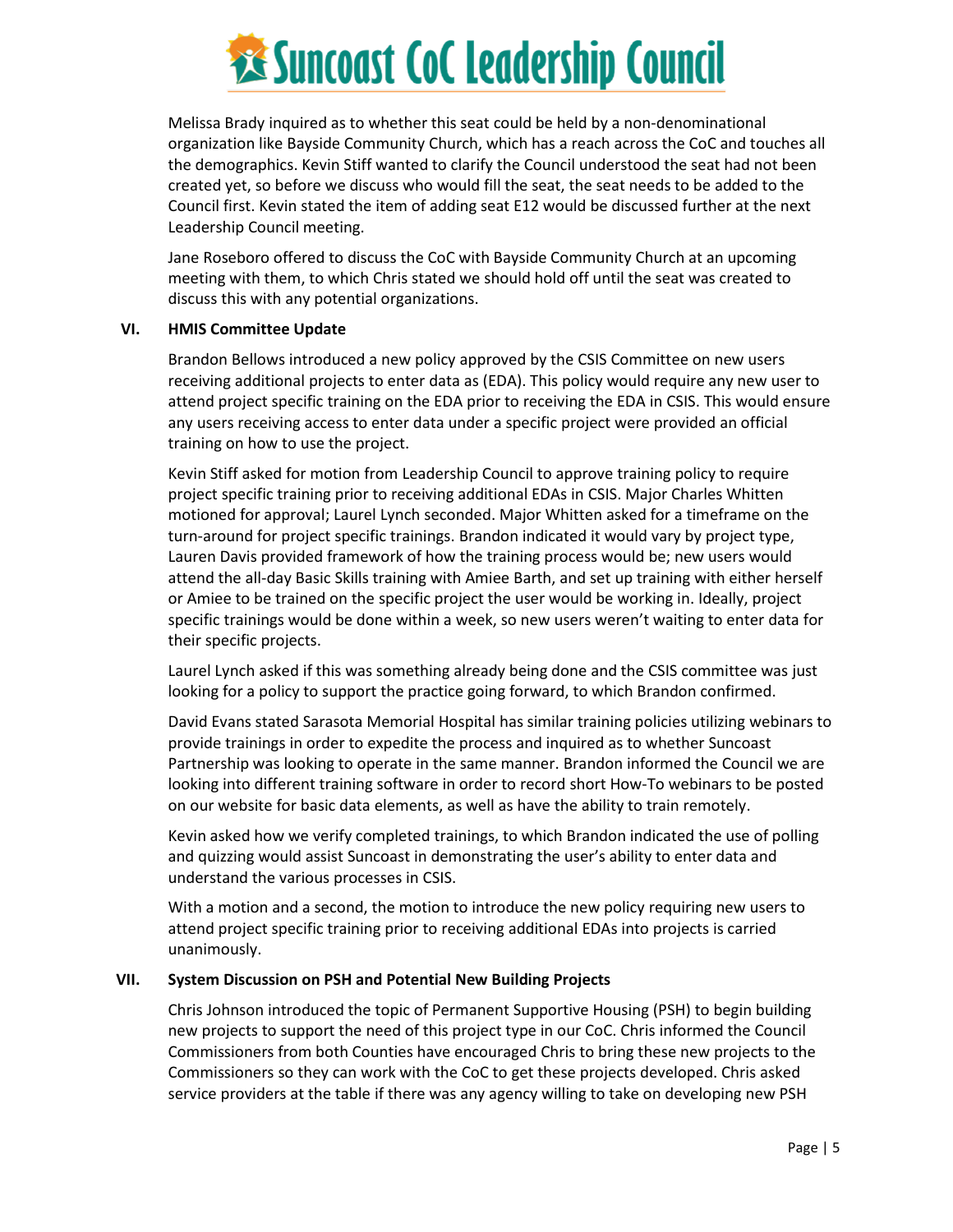## **Executions State Cock Leadership Council**

projects. Chris informed the Council the Coordinated Entry policy brief has clear guidance on how to address areas of need in the community. Chris shared with the Council the brief explains when a CoC is short on PSH beds, the CoC is to utilize Rapid Rehousing (RRH) referrals and stabilize them until we can move them to PSH, but practically this doesn't work because the intensive case management provided with PSH project is not provided with RRH projects. Chris stated if we continue to use this practice of placing clients who may not be appropriate for RRH could potentially lead to reentry into the homeless response system and retraumatizing the client; because it isn't possible to determine whether housing can be the catalyst for change for each client, how can we as a CoC address the lack of PSH in our CoC so clients are receiving appropriate housing intervention referrals.

Chris stated not only should the CoC increase PSH stock in the community, amplifying the amount of Diversion & Early Intervention (D/EI) in our community is vital to the response system. Chris stated diversion in our system must be emphasized at every level of a service provider; by diverting clients at the front of the system, we are able to free up resources to those whom are the highest acuity of need.

Kevin Stiff stated the City HOT beds at The Salvation Army Sarasota were designed to provide shelter for the highest need clients, but at the moment it is not functioning this way because they are filled with clients who might otherwise self-resolve. Julia Showers asked whether clients in those beds are able to be referred to beds with case management attached to them, to which Kevin stated he can but when those beds are filled there isn't anything he can do with those clients in the HOT beds. Julia explained the case management attached to other beds are supposed to be a part of assisting with housing location and life skills in order to increase client's overall stability. Kevin indicated he understands this concept, but when those beds are filled there isn't capacity to case manage those clients, so they are left in City HOT beds. Kevin stated although these clients are those who could otherwise be diverted, but there isn't a place to divert them to.

Julia stated a lot of these issues are related to the need for affordable housing stock in the community is evident in that these clients wouldn't be in those beds if there was housing available to them. Chris agreed the lack of affordable housing across the country is a very real concern. Noting this, Chris stated we have to begin coming up with creative solutions to this issue; while we may not have as much Transitional Housing (TH) in our CoC than we have had in the past, this is another potential solution to the lack of affordable housing in the community.

Kevin informed the Council about a rooming house he viewed with rooms broken up for clients; each room had a locked door and each client had a lease for that room. Kevin stated this type of setup could assist many clients who might otherwise self-resolve without any CoC involvement.

Ginger Diegert-Mclean shared her lived-homeless experience with the Council and what it meant to be able to stay in a motel for even a night. Ginger expressed interest in redeveloping abandoned or blighted hotels up and down Tamiami Trail. Ginger explained renovated hotels could provide efficiency rooms to clients and this is a potential creative solution for our CoC. Chris agreed with this recommendation stating to develop creative solutions, CoCs must look at what their community needs and what the community already has. For instance, Sarasota and Manatee County have a need for affordable housing and an abundance of blighted or abandoned hotels. The CoC can find the strength in the gaps but must develop a plan to bring to County Commission. Eduardo Gloria supported this concept stating it as low-hanging fruit already zoned for those purposes. Eduardo stated Catholic Charities has been interested in doing TH-type housing and would support efforts to develop this solution.